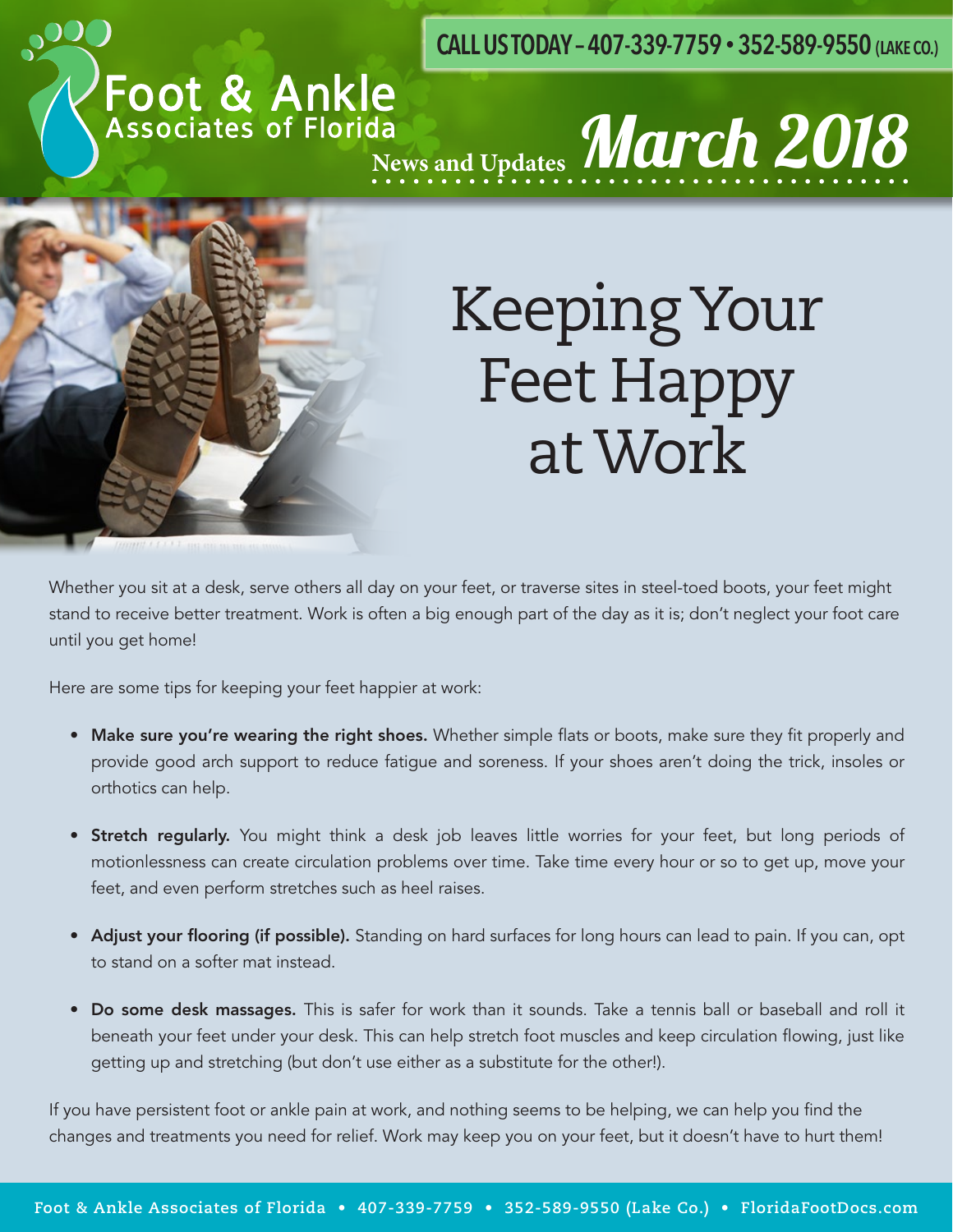

## Causes of Ball of Foot Pain

It's not in your toes, and it's not in your heel. It's that space just in front of your arch! What's going on when that part of the foot is feeling pain?

There is a general term for pain in the ball of the foot: metatarsalgia. We don't blame you if you don't use the word; it's kind of a mouthful. Metatarsalgia refers to the metatarsals, the bones that connect the bases of your toes to the center of the foot. Their job is to help distribute your weight evenly over your foot when you stand, walk, or run.

Pain in the ball of the foot can range from a dull ache to a burning or sharp, shooting sensation. In many cases, the cause is some kind of injury or abnormality affecting the metatarsals. These can include:

- A bone abnormality, usually caused by genetics, arthritis, or injury. A very common example is having an overly long metatarsal.
- High arches or flat feet, which can both add abnormal pressure to the metatarsals. (Hammertoes might also do this.)
- The protective fatty pad on the ball of your foot thinning out or shifting over time, providing less protection against impacts.

Whatever the cause of your ball of foot pain may be, don't just let it linger! Conservative treatments can often provide the pain relief you need, and more advanced treatments are also available if necessary. Stay on the ball with your foot health by letting us know of any pains or problems you might have!

# Mark Your Calendars

- March 3 National Day the Music Died Bye, bye, Miss American Pie...
- March 9 National Pizza Day What's Your Favorite Topping?
- March 11 National Make a Friend Day Be a Good Neighbor!
- March 15 Singles Awareness Day Be Proud and Independent!
- March 18 National Battery Day Check Your Smoke Alarms!
- March 23 National Banana Bread Day Add a Bit of Butter.
- March 26 National Tell a Fairy Tale Day "Once Upon a Time..."
- March 28 National Public Sleeping Day We... Advise Against this One.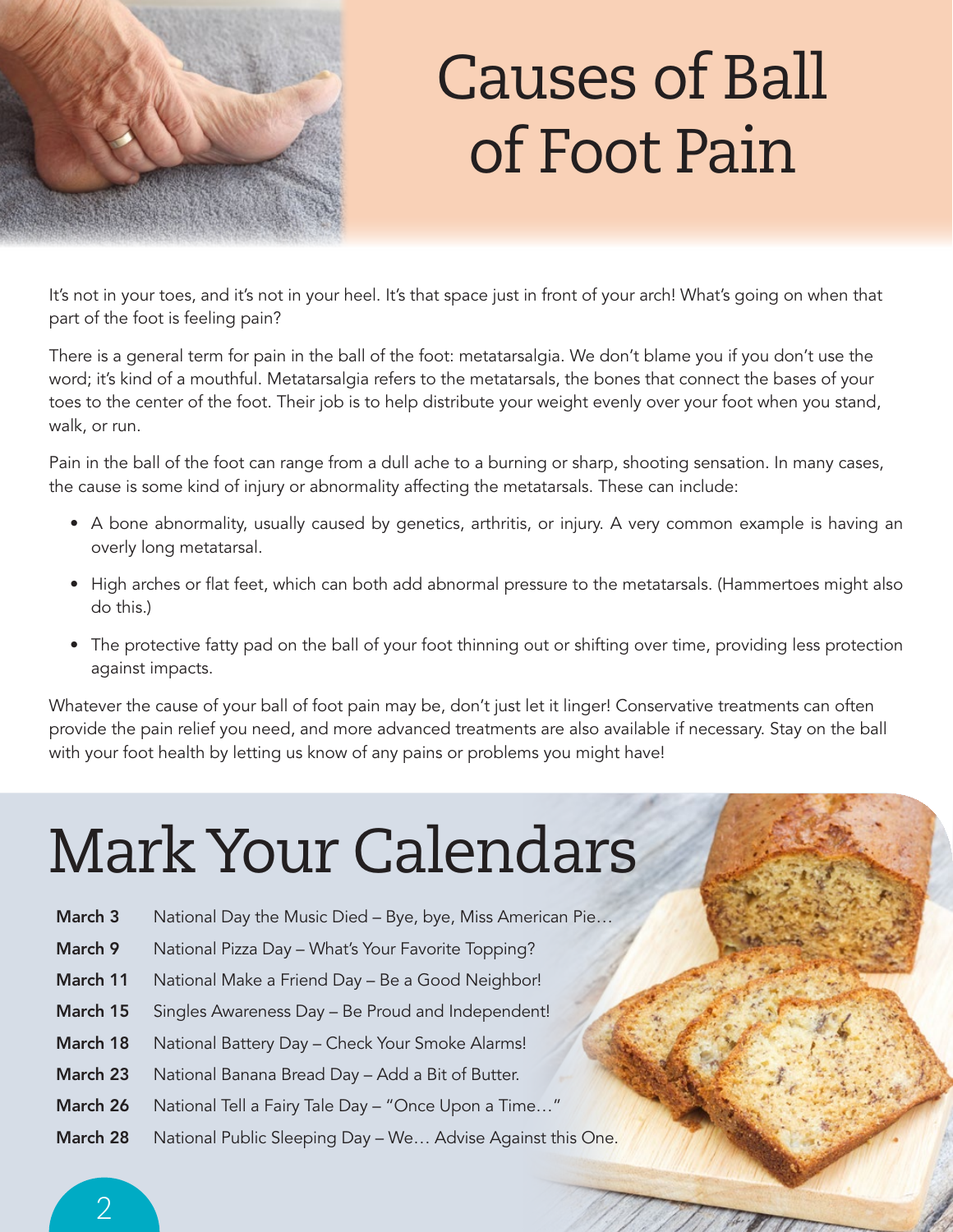## When is it Safe to Give Juice to Your Baby?

There is plenty of trepidation and debate over when the best times are for introducing new things to your baby. Juice used to be a staple because hey, it's natural(-ish) and mostly water, right?

Nowadays, we know a bit better. While you might see a big old Vitamin C sticker on juice labels, most tend to provide a lot of sugar and not much fiber, making them nutritionally poor for little ones.

According to pediatrician Kimberly Churbock at the Cleveland Clinic, juice should be highly limited or avoided altogether for children less than 1 year old. The limits reach 4 ounces for children ages 1-3, 4-6 ounces for children 4-6, and one cup for children ages 7-18. The best juices are 100% fresh pasteurized or reconstituted.

In cases such as these, it is always best to consult with your pediatrician if you have any questions about what foods and drinks would be best for your child, and in what amounts.





#### Roast Potatoes with Lemons

Potatoes tend to be one of the more familyfriendly consumables associated with St. Patrick's Day. Have you ever considered providing a lemony kick to them?

#### Ingredients

- 1.5 lbs. fingerling or small Yukon Gold potatoes
- 1 lemon
- 2 cloves garlic
- 3 tbsp. thyme
- $\bullet$   $\frac{3}{4}$  c olive oil
- <sup>3</sup>/<sub>4</sub> tsp. sea salt
- $\frac{1}{4}$  tsp. freshly ground pepper

#### **Directions**

Preheat the oven to 450 degrees. Cut potatoes into halves or quarters after cleaning them.

Cut the lemon into quarters lengthwise, removing seeds. Cut each quarter into half crosswise, then squeeze the juice onto the potatoes. Add the juiced pieces to a bowl.

Add the remainder of the ingredients and toss thoroughly.

Spread the mixture over the bottom of a large roasting pan and place in the oven for about 30 minutes. Make sure to turn the potatoes to keep them evenly browned.